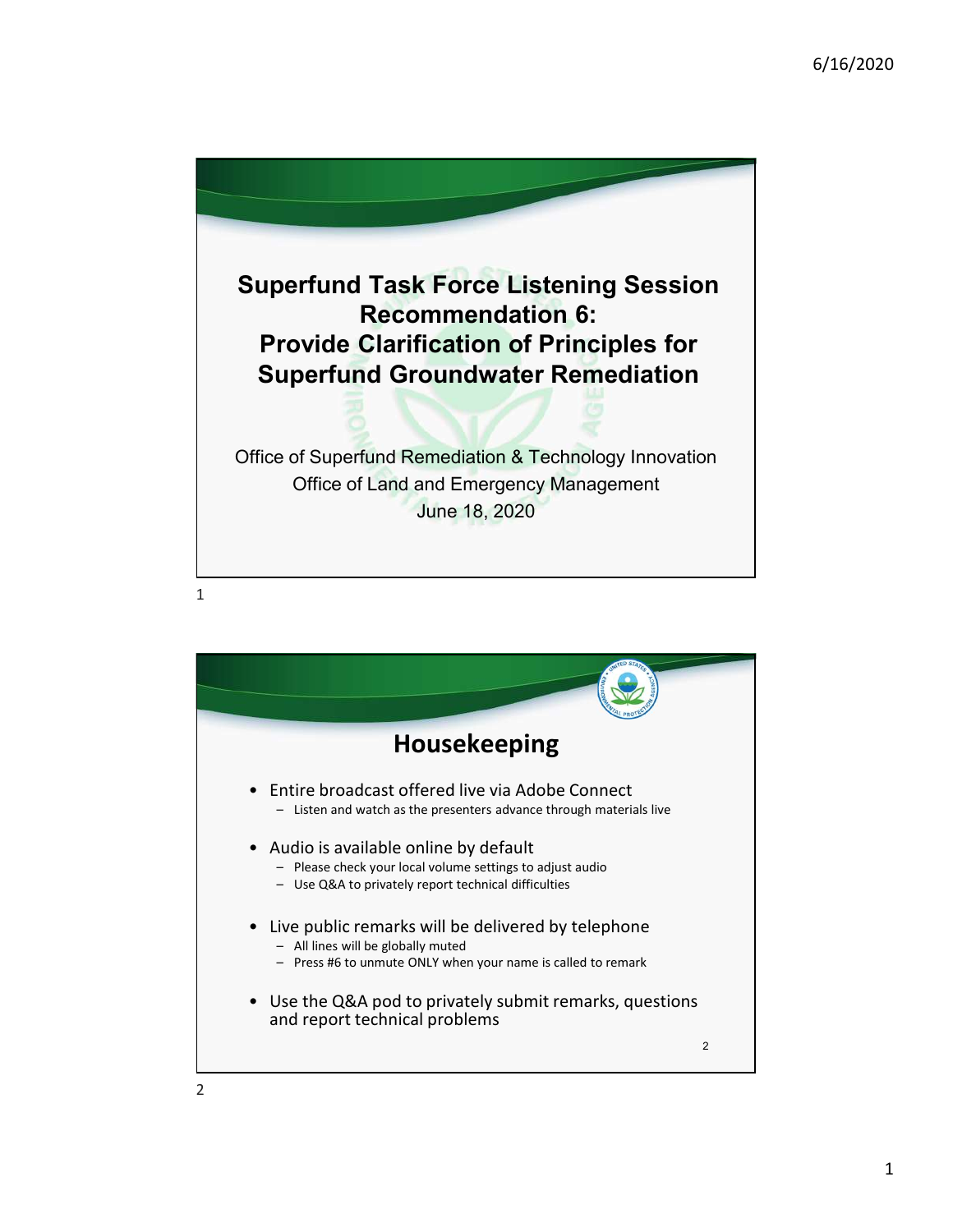



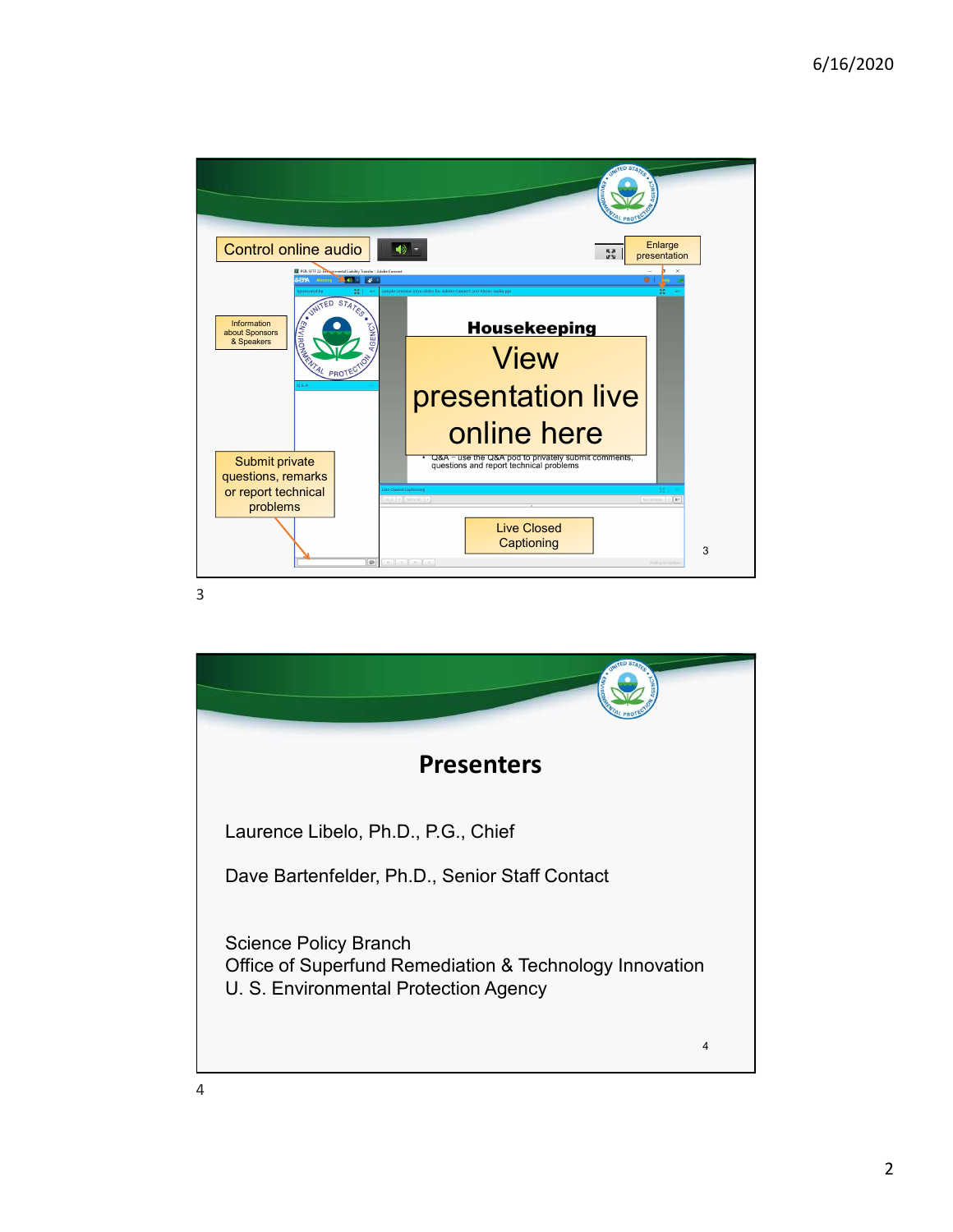

 $5<sub>5</sub>$ 

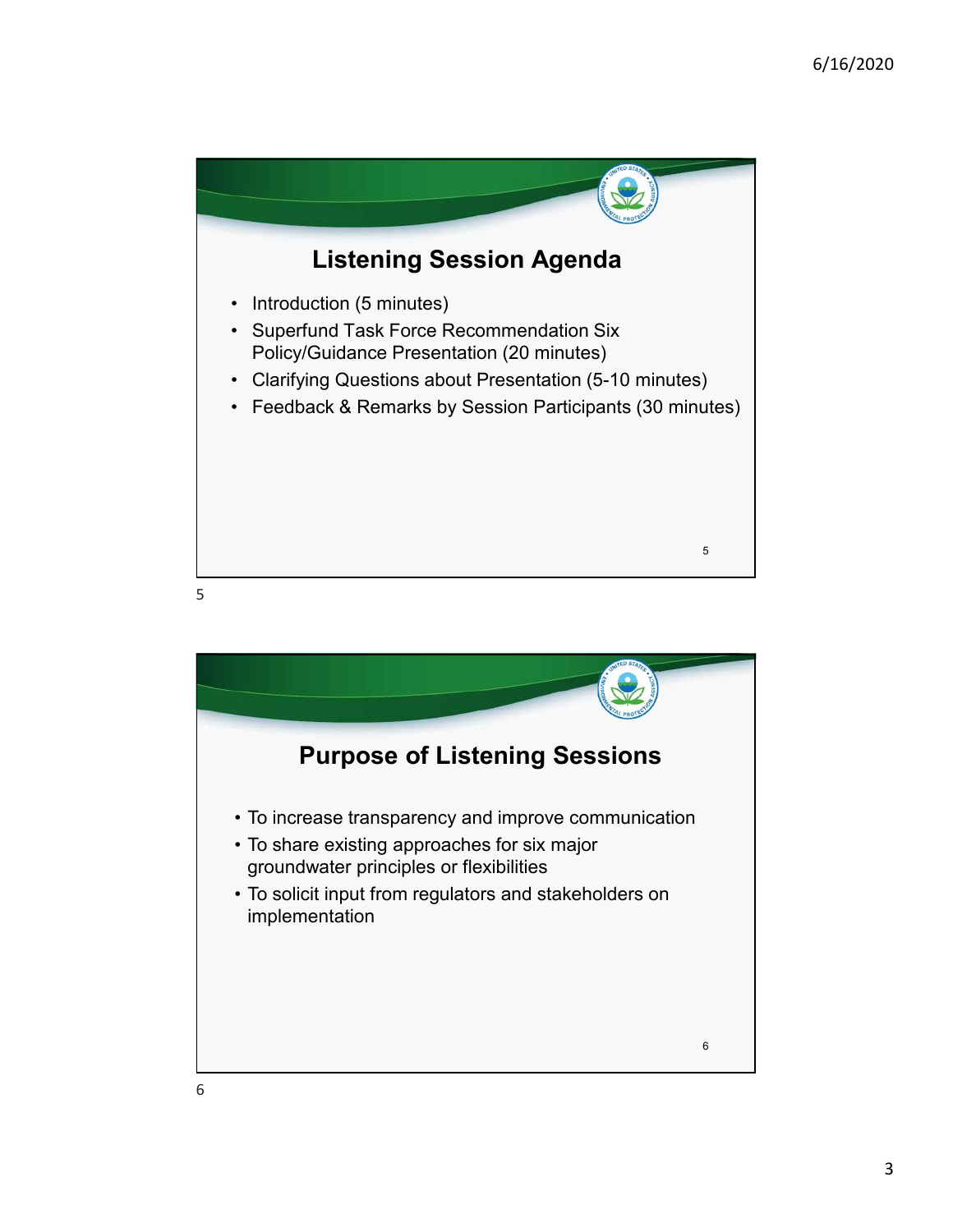

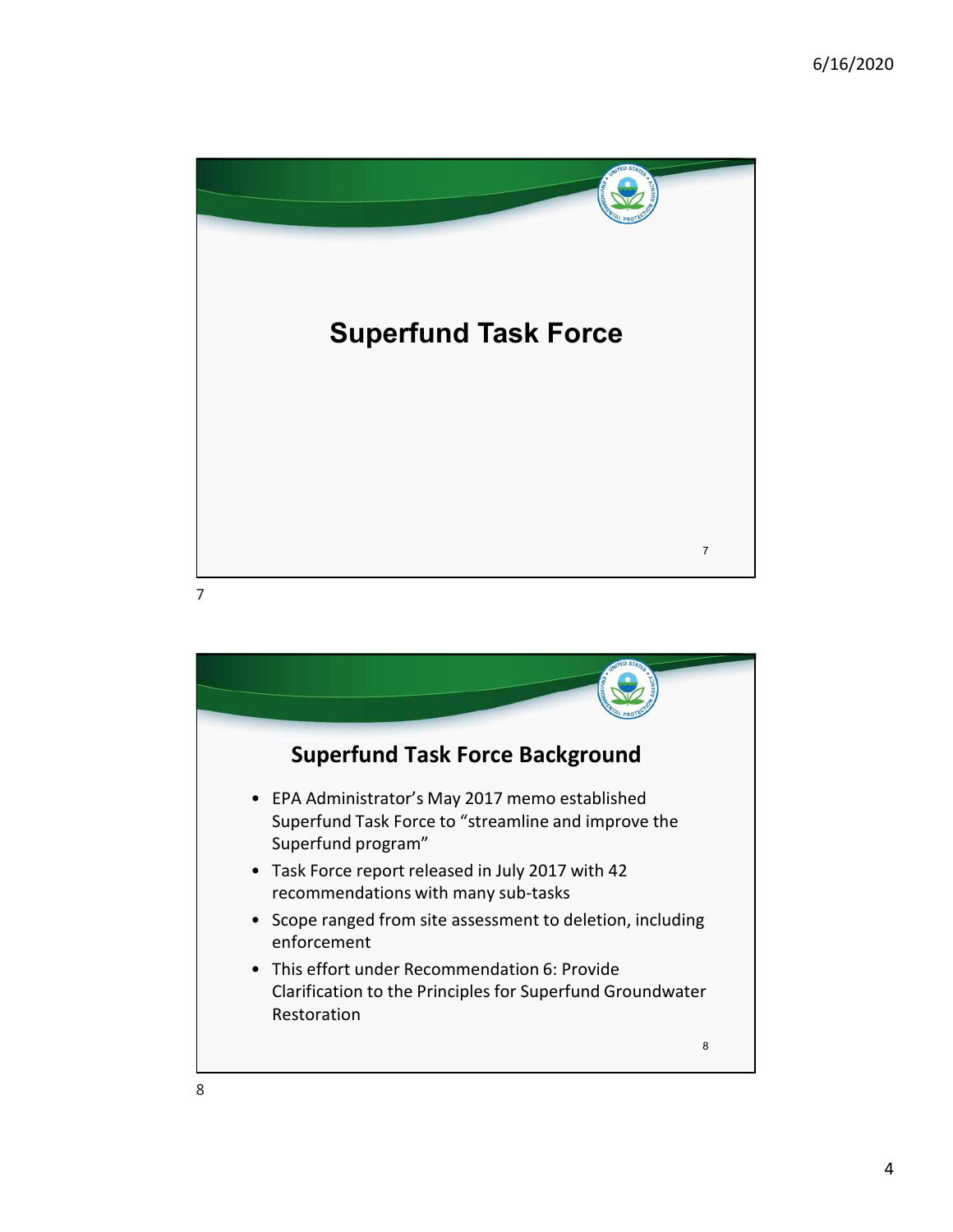



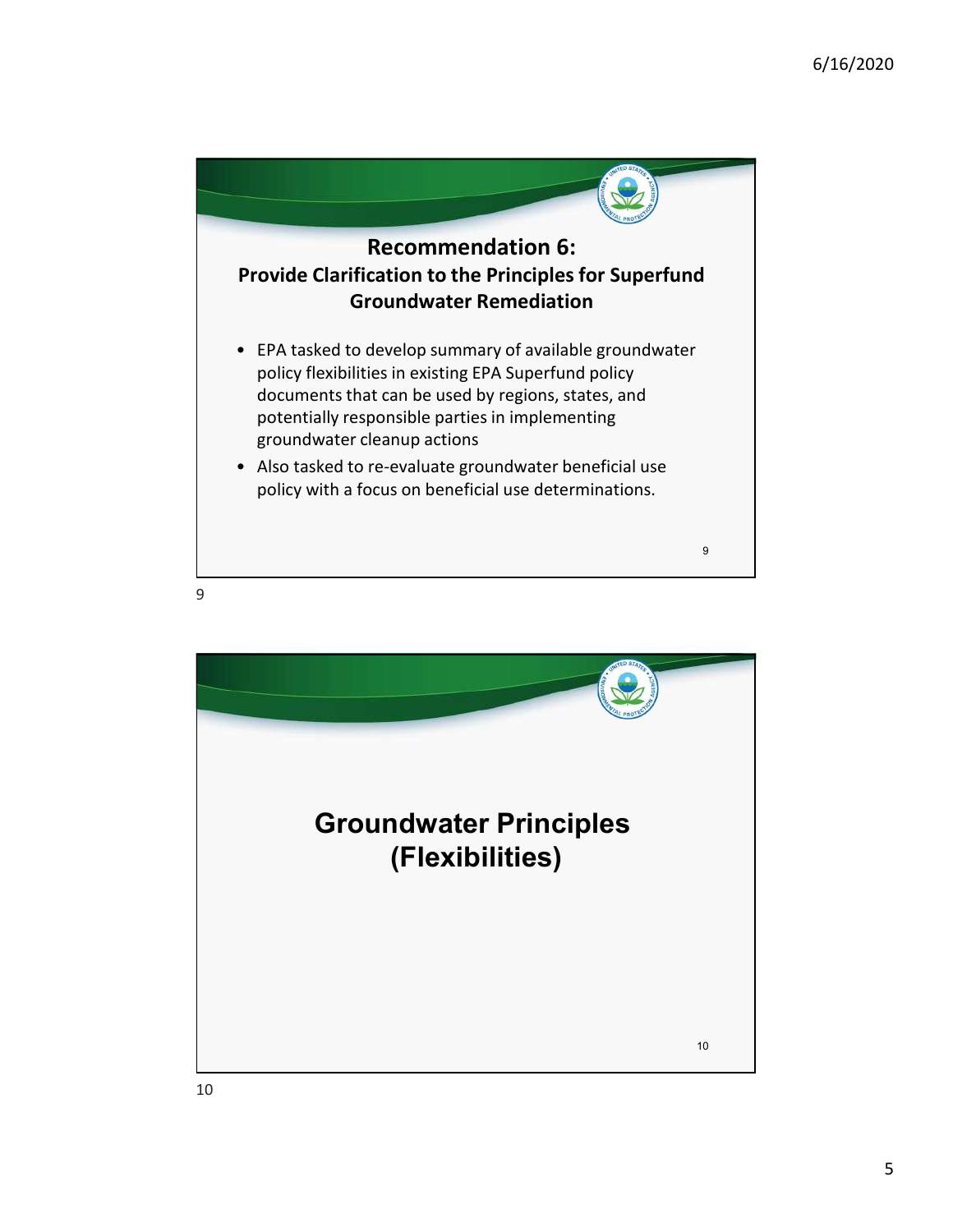

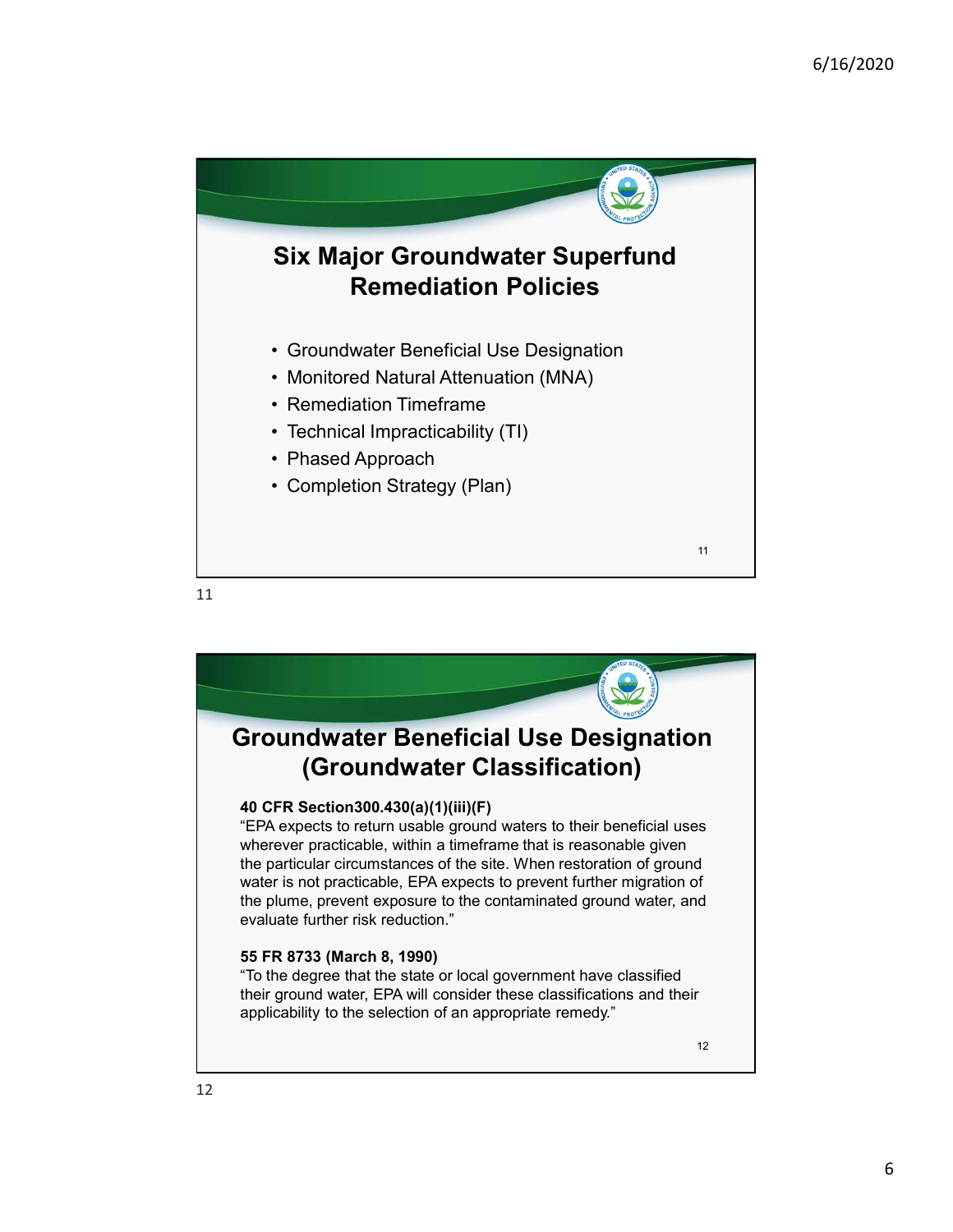



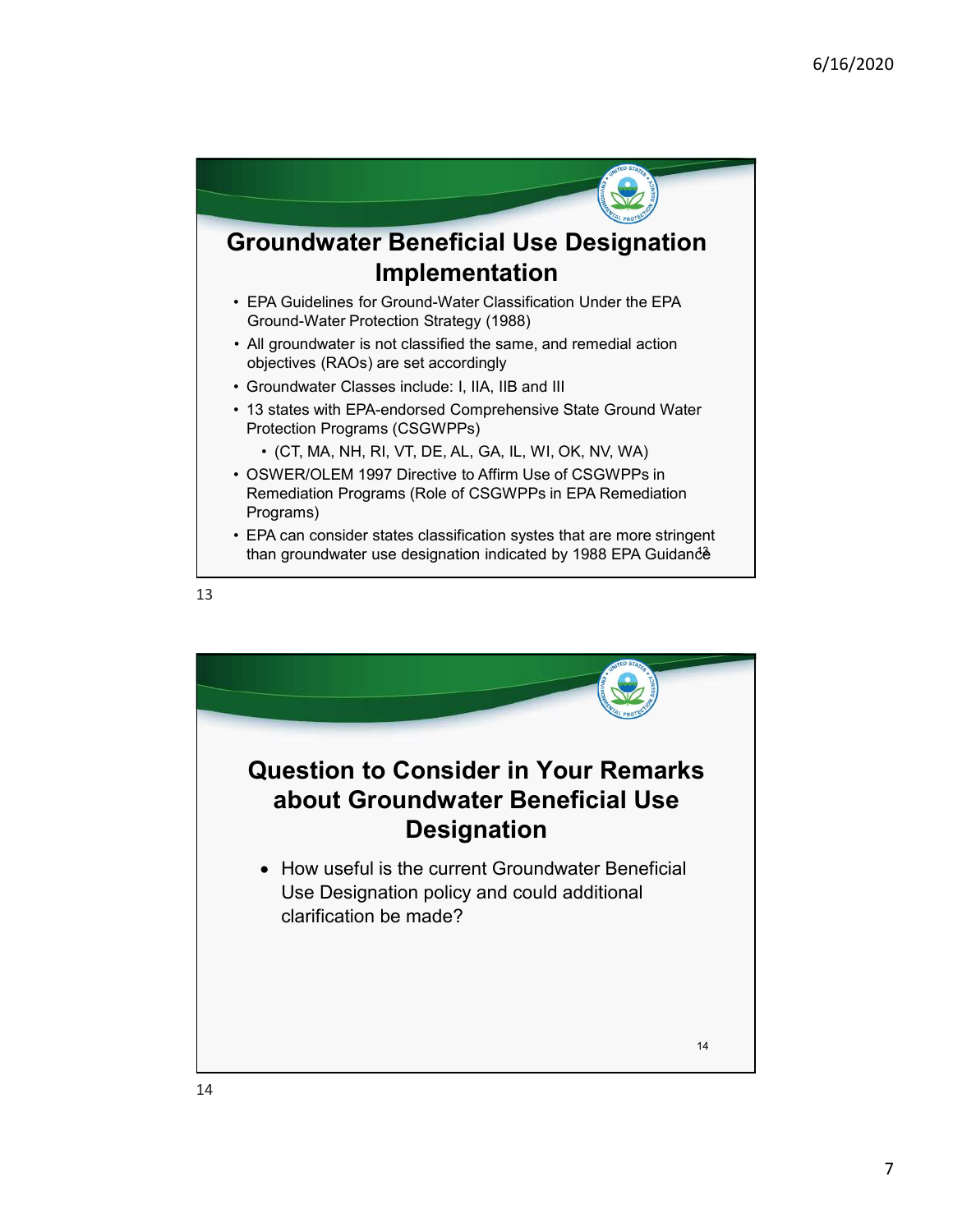

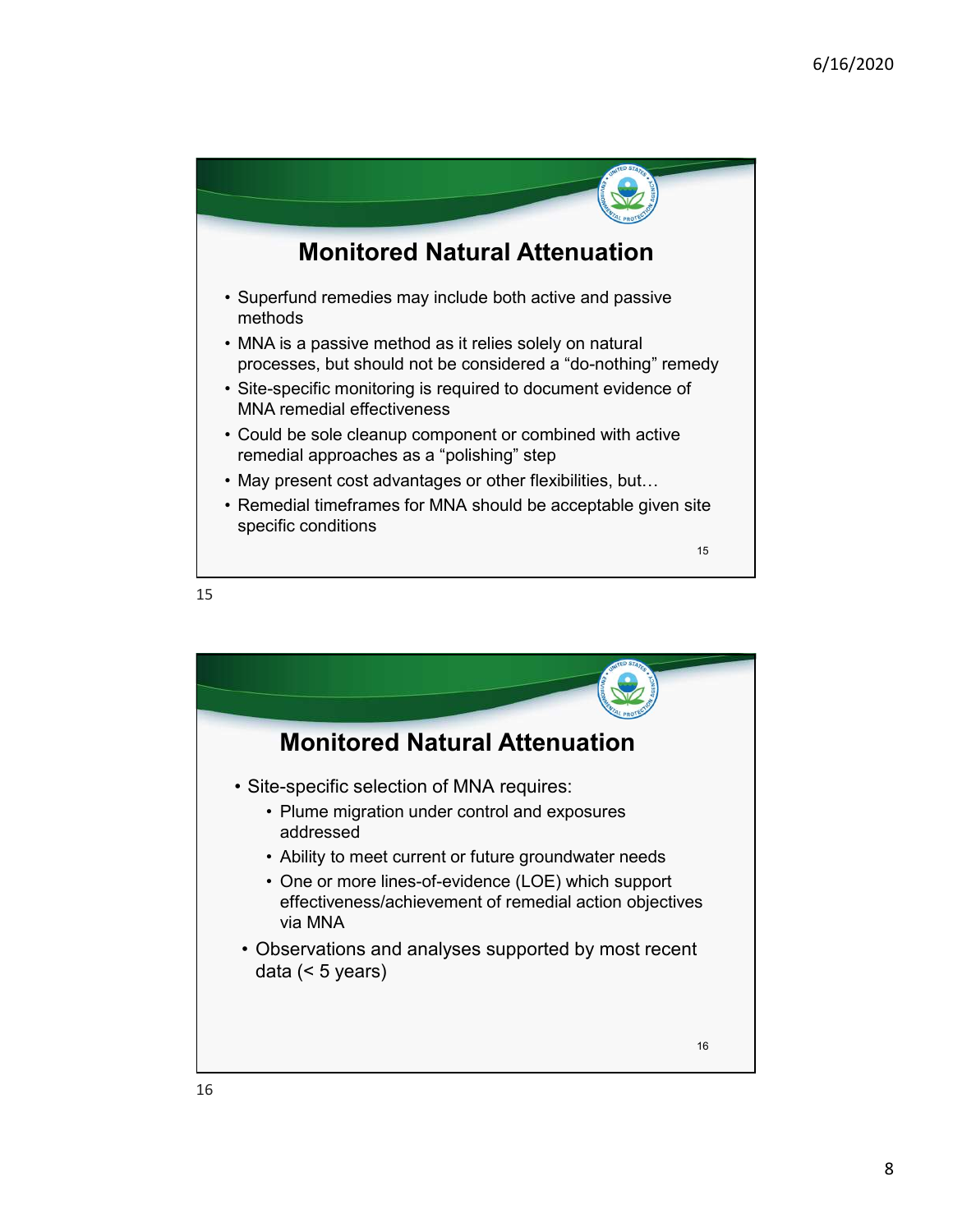

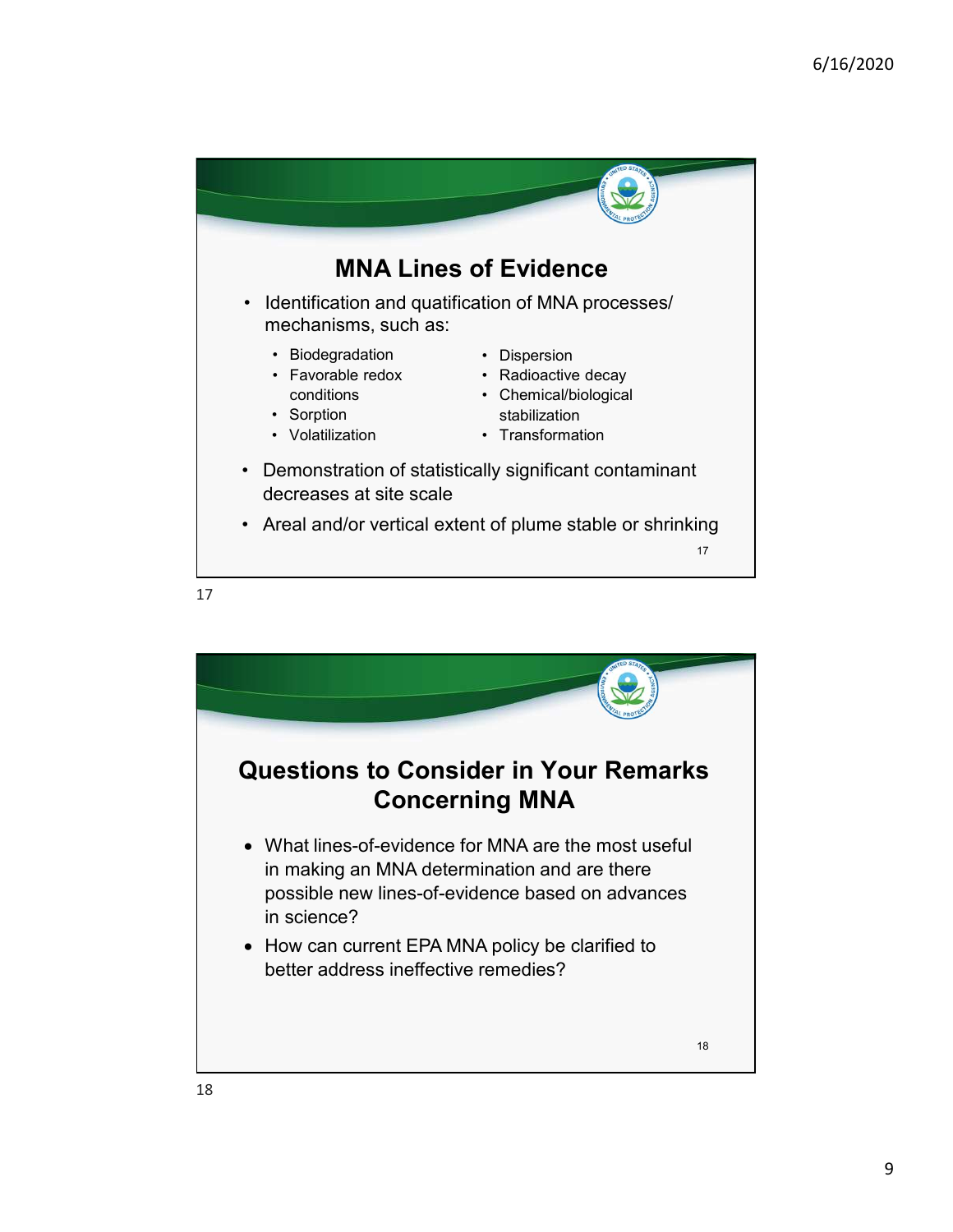



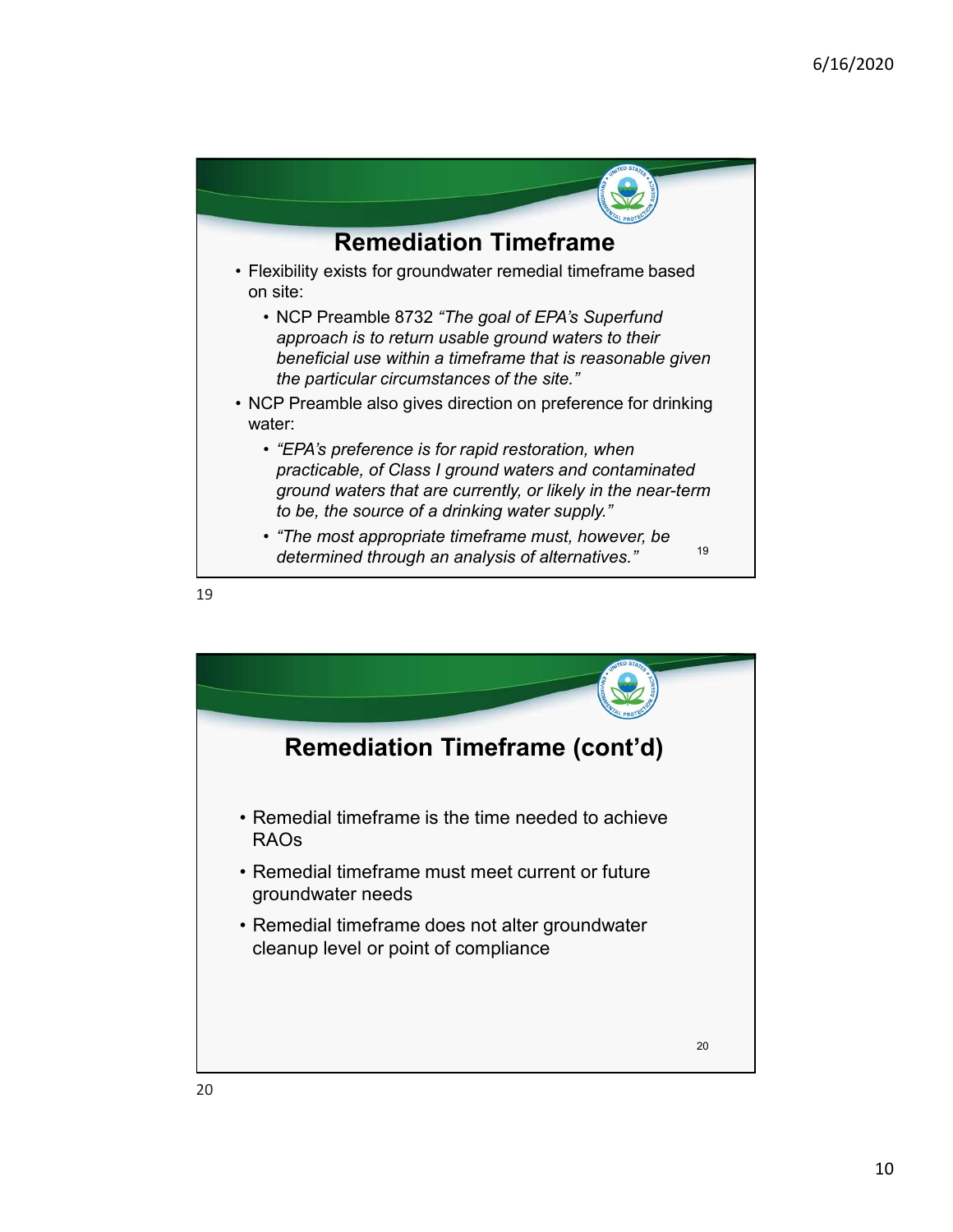

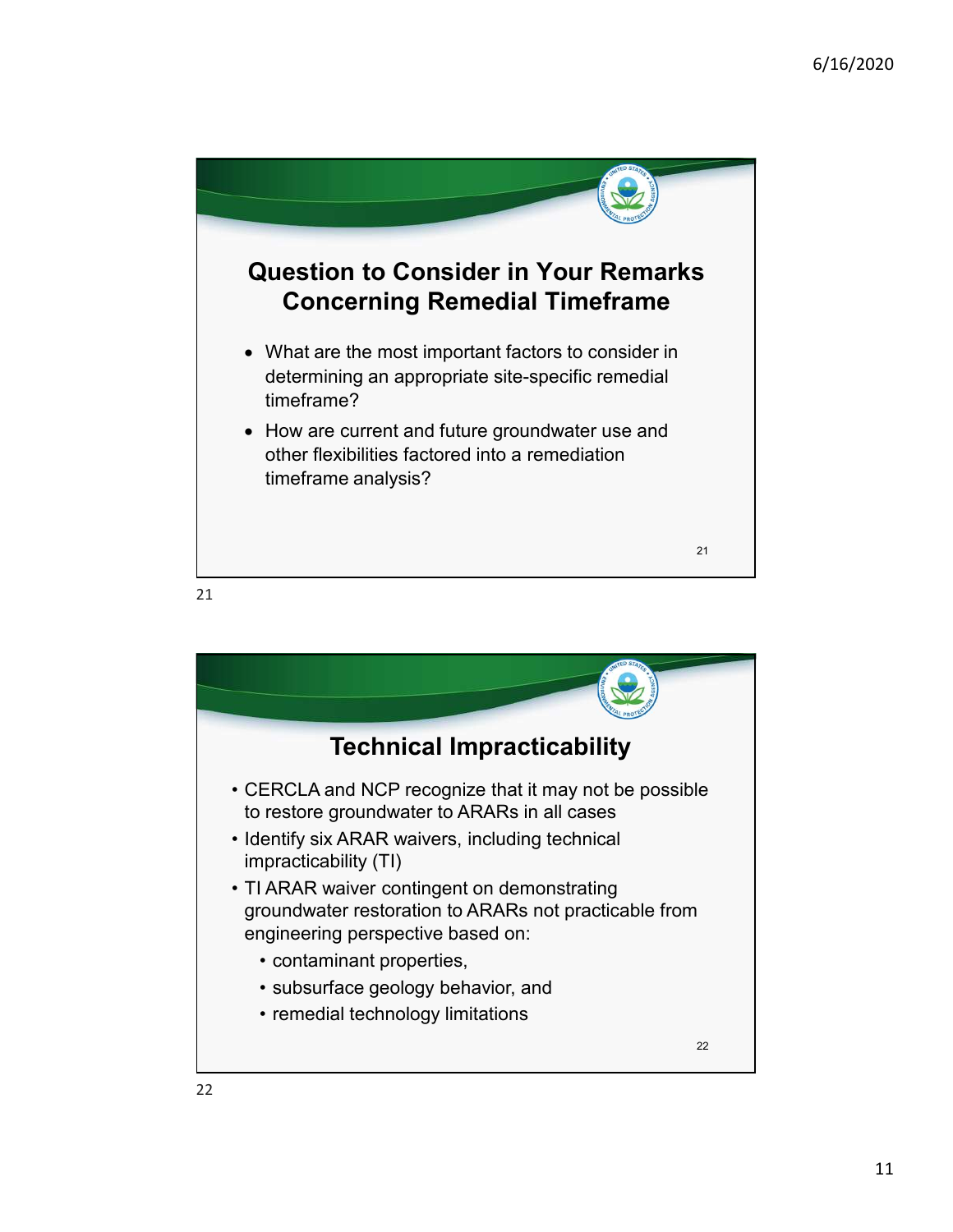

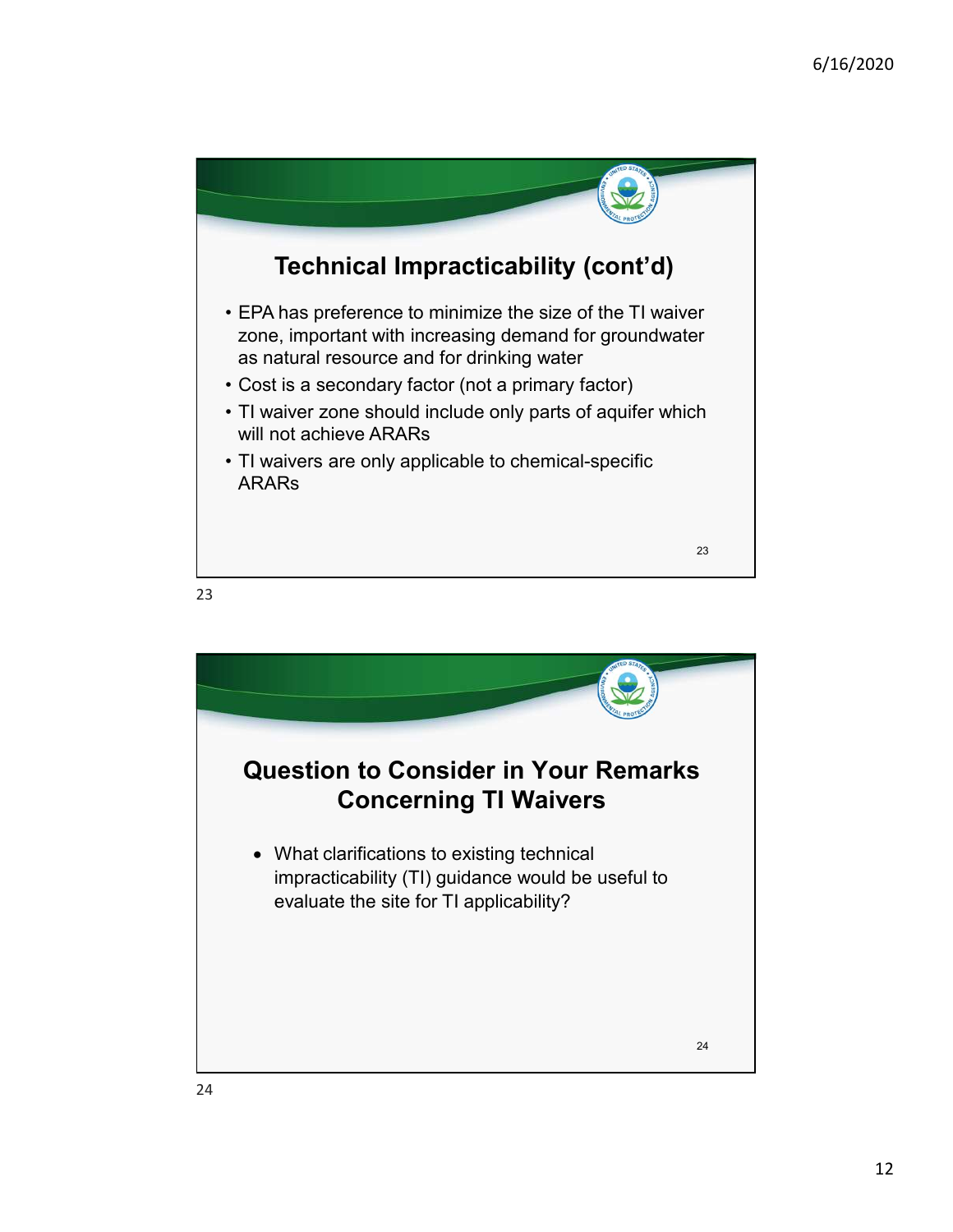

## 25 and 25 and 25 and 25 and 25 and 25 and 25 and 26 and 26 and 26 and 26 and 26 and 26 and 26 and 26 and 26 an

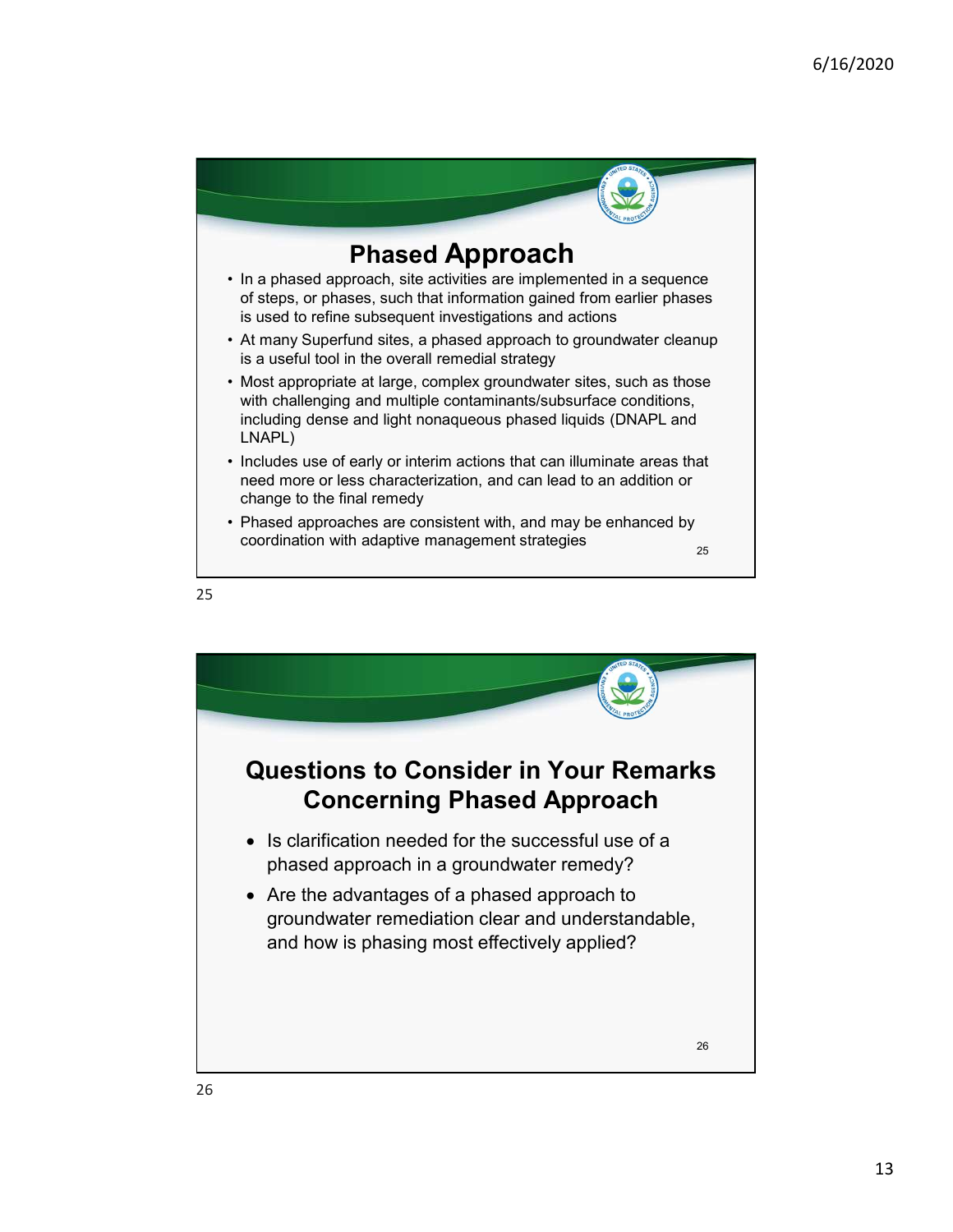

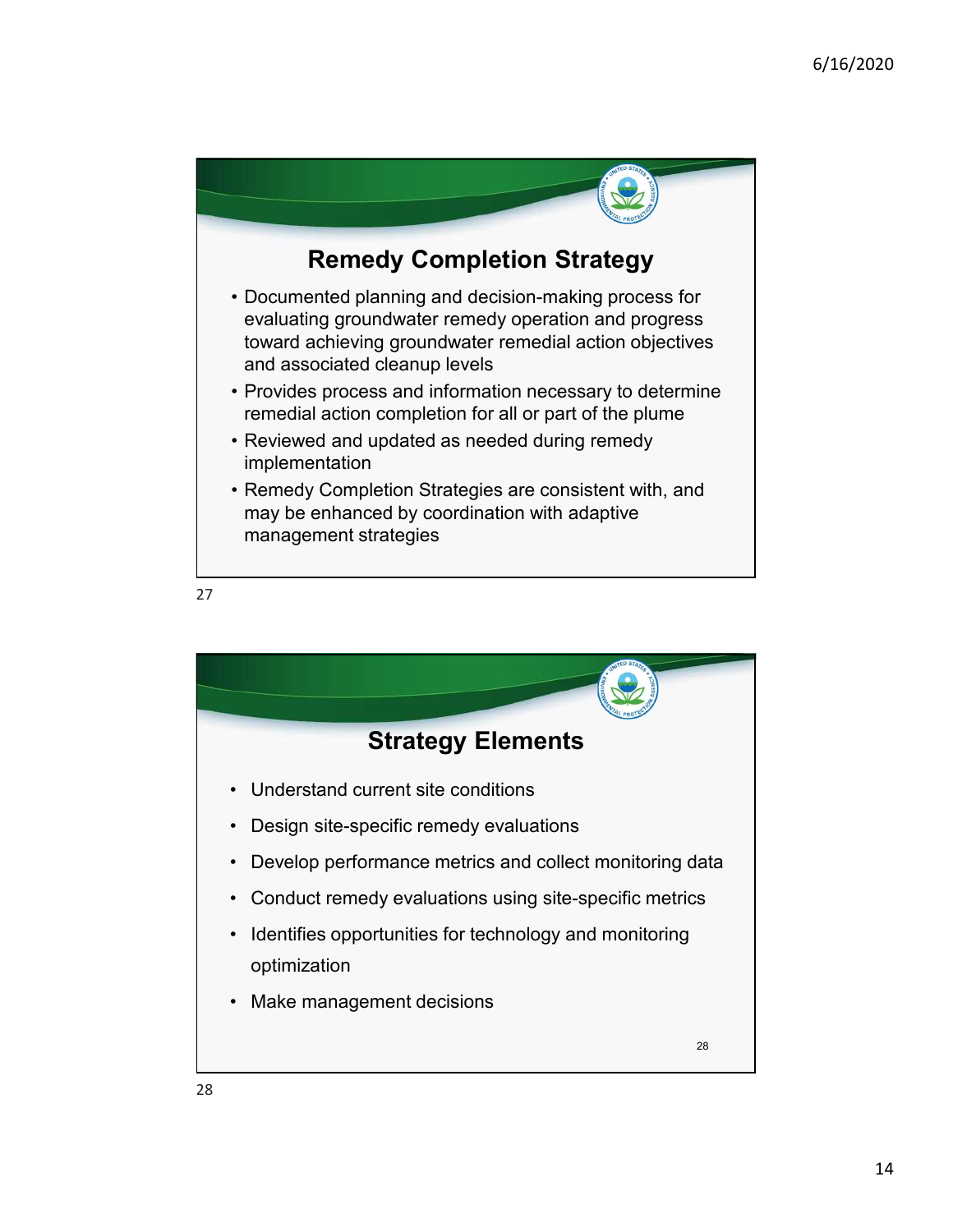

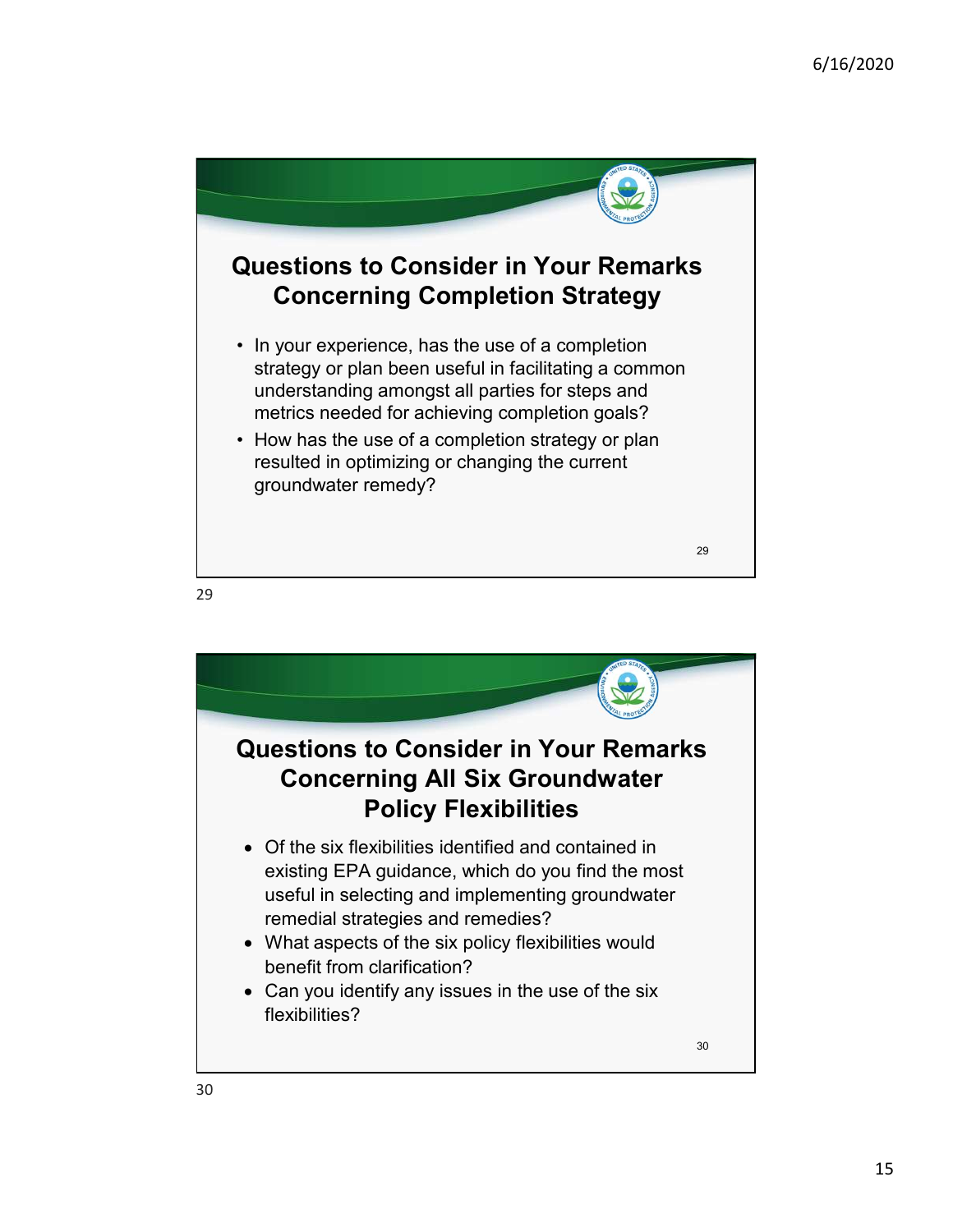

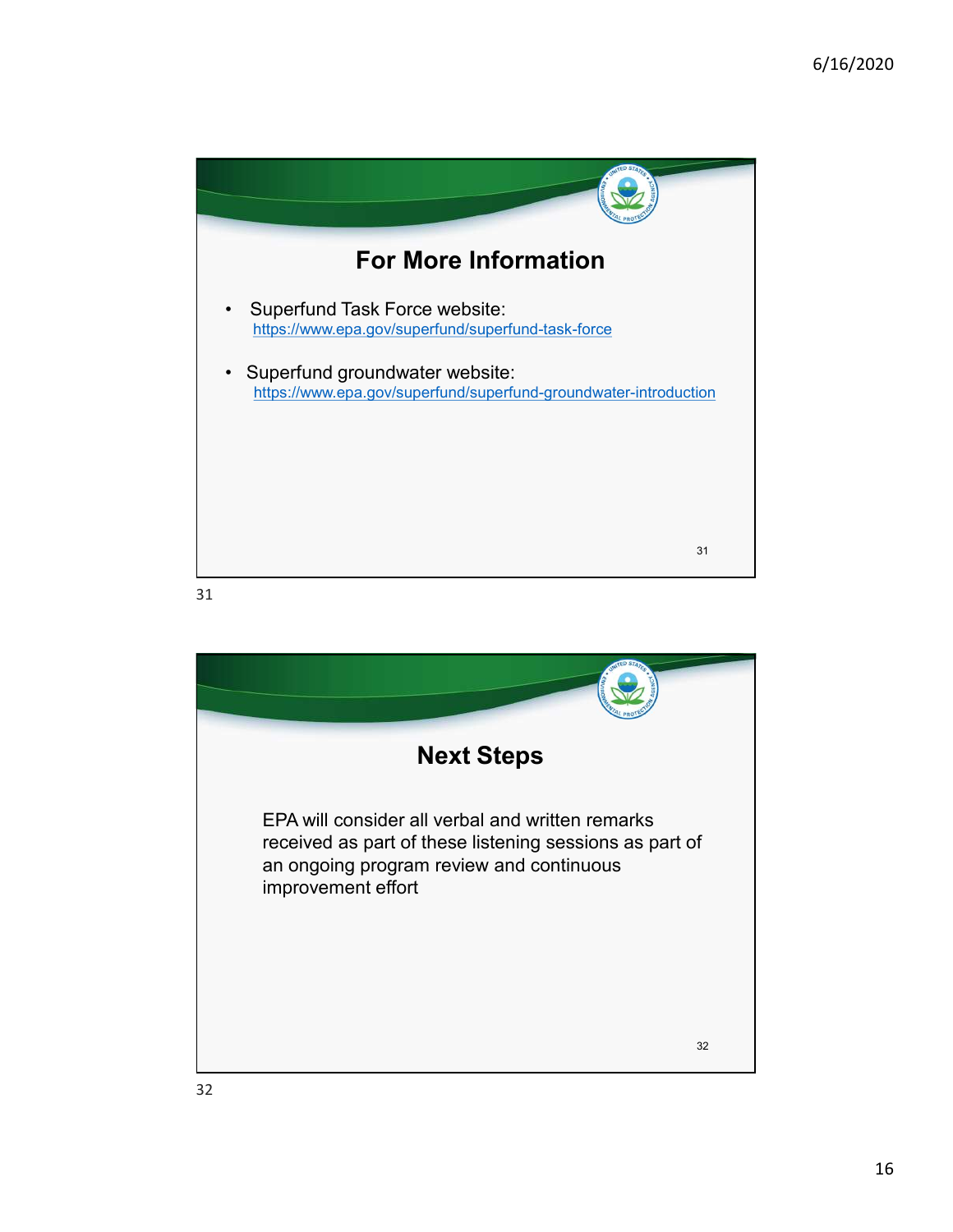